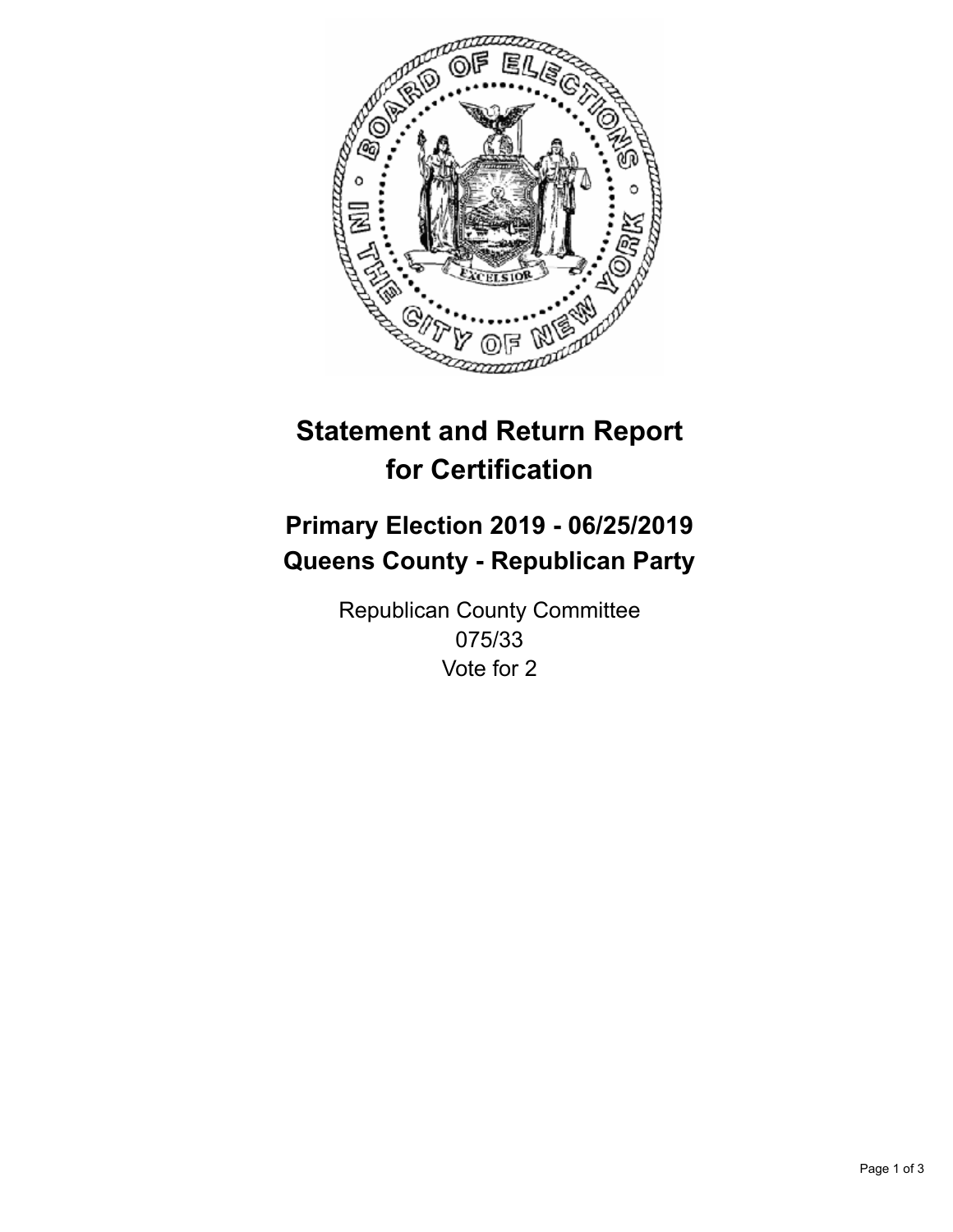

## **Assembly District 33**

| <b>PUBLIC COUNTER</b>                                    | 17       |
|----------------------------------------------------------|----------|
| <b>MANUALLY COUNTED EMERGENCY</b>                        | 0        |
| ABSENTEE / MILITARY                                      | 0        |
| AFFIDAVIT                                                | $\Omega$ |
| <b>Total Ballots</b>                                     | 17       |
| Less - Inapplicable Federal/Special Presidential Ballots | 0        |
| <b>Total Applicable Ballots</b>                          | 17       |
| <b>RALPH REGINA</b>                                      | 8        |
| <b>PATRICIA REGINA</b>                                   | 6        |
| ELIZABETH KOVACINY                                       | 9        |
| <b>STEPHEN KOVACINY</b>                                  | 9        |
| <b>Total Votes</b>                                       | 32       |
| Unrecorded                                               | 2        |